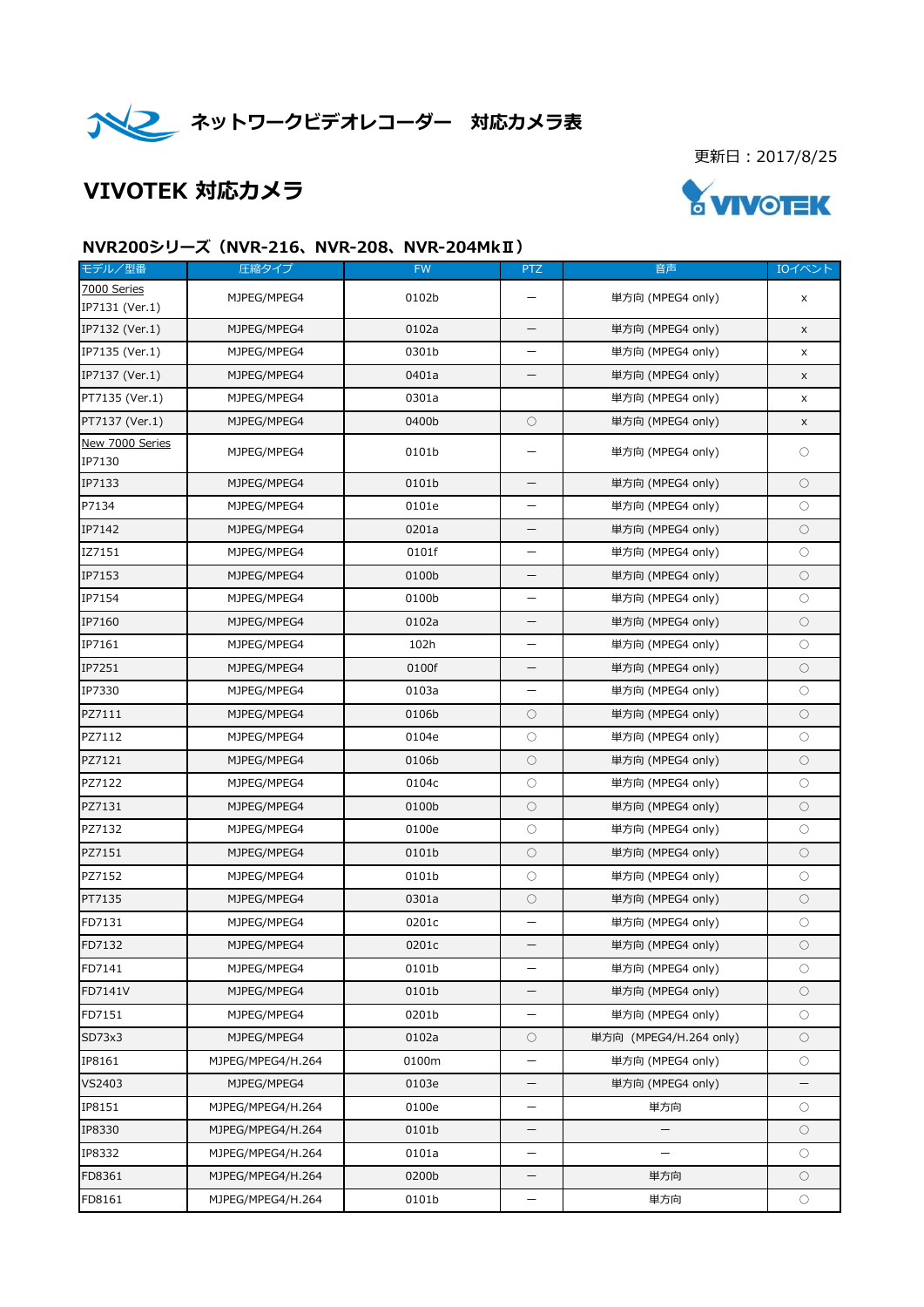| FD8134 | MJPEG/MPEG4/H.264 | 0101b             |      | 単方向 |  |
|--------|-------------------|-------------------|------|-----|--|
| VS8102 | MJPEG/MPEG4/H.264 | 0201a             | Ext. | 単方向 |  |
| SD8121 | MJPEG/MPEG4/H.264 | 0100e             |      | 単方向 |  |
| MD7560 | MJPEG/MPEG4       | MD7560-VVTK-0100e |      | 単方向 |  |
| IP7361 | MJPEG/MPEG4       | IP7361-VVTK-0200b |      | 単方向 |  |
| IP8133 | MJPEG/MPEG4       | 100               |      | 単方向 |  |
| IP7361 | MJPEG/MPEG4       | IP7361-VVTK-0200b |      | 単方向 |  |
| IP7160 | MJPEG/MPEG4       | IP7160-VVTK-0103c |      | 単方向 |  |

## 部分的サポート

| モデル/型番    | 圧縮タイプ       | <b>FW</b> | <b>PTZ</b> | 音声 | IOイベント |
|-----------|-------------|-----------|------------|----|--------|
| IB8373    | MJPEG/H.264 | 0100g     |            |    |        |
| FD8373    | MJPEG/H.264 | 0100g     |            |    |        |
| FE8180    | MJPEG/H.264 | 0100d     |            |    |        |
| FD8167    | MJPEG/H.264 | 0100g     |            |    |        |
| IB8338    | MJPEG/H.264 | 0100e     |            |    |        |
| IB8367    | MJPEG/H.264 | 0100g     |            |    |        |
| FD8169    | MJPEG/H.264 | 0100f     |            |    |        |
| IB8369    | MJPEG/H.264 | 0100g     |            |    |        |
| FD8367    | MJPEG/H.264 | 0100d     |            |    |        |
| IB8156-C  | MJPEG/H.264 | 0100d     | —          |    |        |
| IB8168-C  | MJPEG/H.264 | 0100e     |            |    |        |
| FD8338-HV | MJPEG/H.264 | 0100e     |            |    |        |
| FD8138-H  | MJPEG/H.264 | 0100e     | —          |    |        |

#### NVR6132U

| モデル/型番 | 圧縮タイプ        | <b>FW</b> | <b>PTZ</b>               | 音声  | IOイベント     |
|--------|--------------|-----------|--------------------------|-----|------------|
| IP7130 | <b>MJPEG</b> | 0101b     | $\qquad \qquad -$        | 単方向 | $\bigcirc$ |
| IP7133 | <b>MJPEG</b> | 0101b     | $\overline{\phantom{m}}$ | 単方向 | $\bigcirc$ |
| IP7134 | <b>MJPEG</b> | 0101e     | $\overline{\phantom{m}}$ | 単方向 | $\bigcirc$ |
| IP7142 | <b>MJPEG</b> | 0201a     |                          | 単方向 | $\bigcirc$ |
| IZ7151 | <b>MJPEG</b> | 0101f     | $\overline{\phantom{m}}$ | 単方向 | $\bigcirc$ |
| IP7153 | <b>MJPEG</b> | 0100b     | $\qquad \qquad -$        | 単方向 | $\bigcirc$ |
| IP7154 | <b>MJPEG</b> | 0100b     | $\overline{\phantom{m}}$ | 単方向 | $\bigcirc$ |
| IP7161 | <b>MJPEG</b> | 102h      | $\overline{\phantom{m}}$ | 単方向 | $\bigcirc$ |
| IP7251 | <b>MJPEG</b> | 0100f     | $\overline{\phantom{m}}$ | 単方向 | $\bigcirc$ |
| IP7330 | <b>MJPEG</b> | 0103a     | $\overline{\phantom{m}}$ | 単方向 | $\bigcirc$ |
| PZ7111 | <b>MJPEG</b> | 0106b     | $\circlearrowright$      | 単方向 | $\bigcirc$ |
| PZ7112 | <b>MJPEG</b> | 0104e     | $\bigcirc$               | 単方向 | $\bigcirc$ |
| PZ7121 | <b>MJPEG</b> | 0106b     | $\bigcirc$               | 単方向 | $\bigcirc$ |
| PZ7122 | <b>MJPEG</b> | 0104c     | $\circ$                  | 単方向 | $\bigcirc$ |
| PZ7131 | <b>MJPEG</b> | 0100b     | $\bigcirc$               | 単方向 | $\bigcirc$ |
| PZ7132 | <b>MJPEG</b> | 0100e     | $\bigcirc$               | 単方向 | $\bigcirc$ |
| PZ7151 | <b>MJPEG</b> | 0101b     | $\circ$                  | 単方向 | $\bigcirc$ |
| PZ7152 | <b>MJPEG</b> | 0101b     | $\circ$                  | 単方向 | $\bigcirc$ |
| FD7131 | <b>MJPEG</b> | 0201c     | $\qquad \qquad -$        | 単方向 | $\bigcirc$ |
| FD7132 | <b>MJPEG</b> | 0201c     | $\overline{\phantom{m}}$ | 単方向 | $\bigcirc$ |
| FD7141 | <b>MJPEG</b> | 0101b     | $\qquad \qquad -$        | 単方向 | $\bigcirc$ |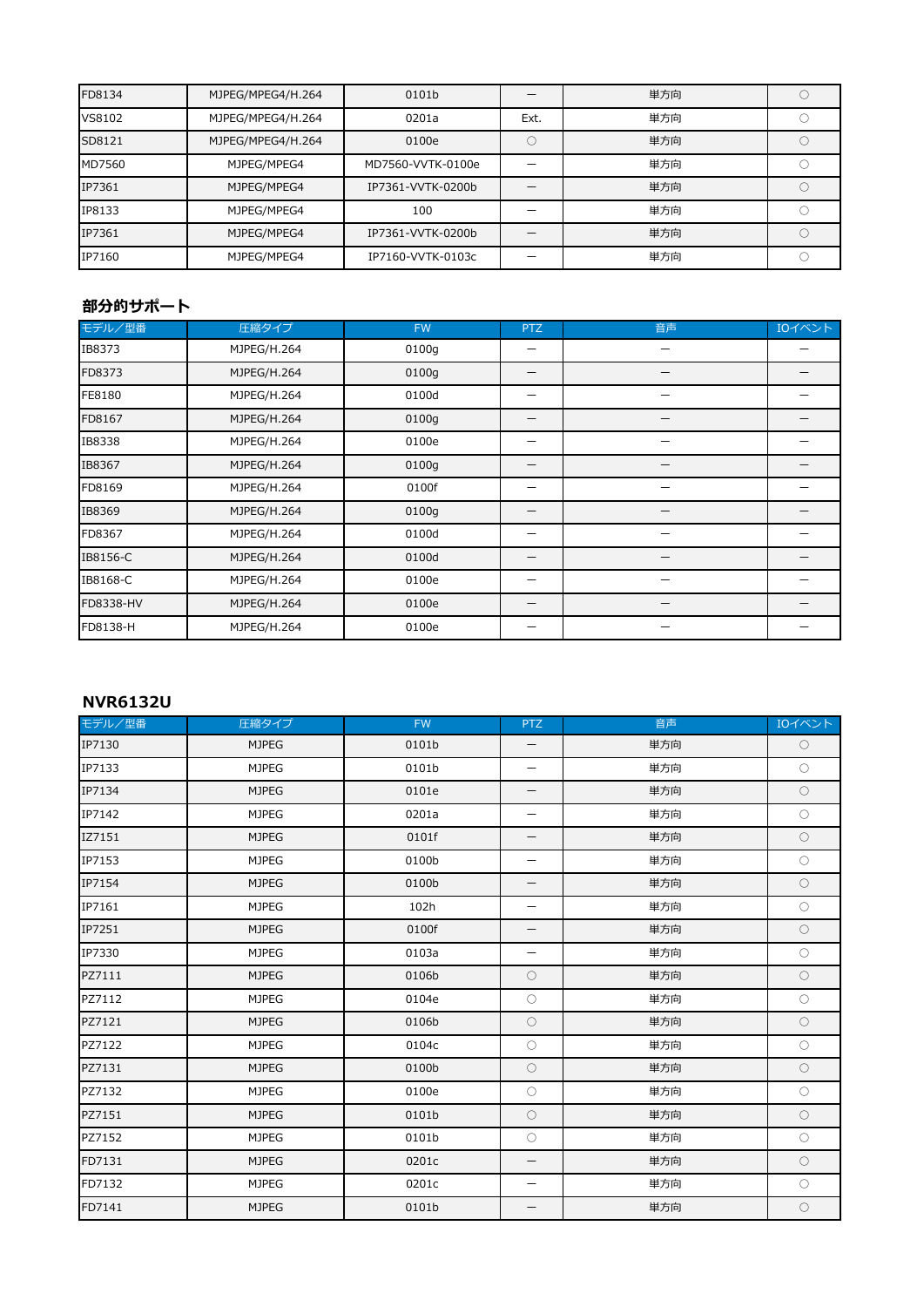| FD7141V | <b>MJPEG</b> | 0101b             | $\overline{\phantom{0}}$ | 単方向 | $\bigcirc$ |
|---------|--------------|-------------------|--------------------------|-----|------------|
| FD7151  | <b>MJPEG</b> | 0201b             | —                        | 単方向 | $\circ$    |
| SD73x3  | <b>MJPEG</b> | 0102a             | $\circ$                  | 単方向 | $\circ$    |
| IP8161  | MJPEG/H.264  | 0100m             | $\qquad \qquad$          | 単方向 | $\bigcirc$ |
| VS2403  | <b>MJPEG</b> | 0103e             | $\circ$                  | 単方向 | $\bigcirc$ |
| IP8151  | MJPEG/H.264  | 0100e             |                          | 単方向 | $\circ$    |
| IP8330  | MJPEG/H.264  | 0101b             | $\overline{\phantom{0}}$ | 単方向 | $\circ$    |
| IP8332  | MJPEG/H.264  | 0101a             | $\overline{\phantom{0}}$ | 単方向 | $\bigcirc$ |
| FD8361  | MJPEG/H.264  | 0200b             | $\overline{\phantom{0}}$ | 単方向 | $\circ$    |
| FD8161  | MJPEG/H.264  | 0101b             | $\overline{\phantom{0}}$ | 単方向 | $\bigcirc$ |
| FD8134  | MJPEG/H.264  | 0101b             | —                        | N/A | $\bigcirc$ |
| VS8102  | MJPEG/H.264  | 0201a             | $\circ$                  | 単方向 | $\circ$    |
| SD8121  | MJPEG/H.264  | 0100e             | $\circ$                  | 単方向 | $\bigcirc$ |
| MD7560  | <b>MJPEG</b> | MD7560-VVTK-0100e | —                        | 単方向 | $\bigcirc$ |
| IP7361  | <b>MJPEG</b> | IP7361-VVTK-0200b | $\overline{\phantom{0}}$ | 単方向 | $\bigcirc$ |
| IP8133  | <b>MJPEG</b> | 0100d             | —                        | 単方向 | $\bigcirc$ |
| IP7160  | <b>MJPEG</b> | IP7160-VVTK-0103c | $\overline{\phantom{0}}$ | 単方向 | $\circ$    |
| MD8562  | MJPEG/H.264  | 0102a             | $\overline{\phantom{0}}$ | 単方向 | $\bigcirc$ |
| IP8130  | MJPEG/H.264  | 0100b             | $\overline{\phantom{0}}$ | 単方向 | $\circ$    |
| FD8151V | MJPEG/H.264  | 0100c             |                          | 単方向 | $\circ$    |
| FE8174  | MJPEG/H.264  | FE8174-VVTK-0102q | —                        | 単方向 | $\circ$    |

#### NVR6132T

| モデル/型番  | 圧縮タイプ             | <b>FW</b> | <b>PTZ</b>               | 音声  | IOイベント     |
|---------|-------------------|-----------|--------------------------|-----|------------|
| IP7130  | MJPEG/MPEG4       | 0101b     | $\qquad \qquad -$        | 単方向 | $\bigcirc$ |
| IP7133  | MJPEG/MPEG4       | 0101b     | $\qquad \qquad -$        | 単方向 | $\bigcirc$ |
| IP7134  | MJPEG/MPEG4       | 0101e     | $\overline{\phantom{m}}$ | 単方向 | $\bigcirc$ |
| IP7142  | MJPEG/MPEG4       | 0201a     | —                        | 単方向 | $\bigcirc$ |
| IZ7151  | MJPEG/MPEG4       | 0101f     |                          | 単方向 | $\circ$    |
| IP7153  | MJPEG/MPEG4       | 0100b     | $\qquad \qquad -$        | 単方向 | $\bigcirc$ |
| IP7154  | MJPEG/MPEG4       | 0100b     | $\qquad \qquad -$        | 単方向 | $\circ$    |
| IP7161  | MJPEG/MPEG4       | 102h      | $\overline{\phantom{m}}$ | 単方向 | $\bigcirc$ |
| IP7251  | MJPEG/MPEG4       | 0100f     | $\overline{\phantom{0}}$ | 単方向 | $\circ$    |
| IP7330  | MJPEG/MPEG4       | 0103a     | $\overline{\phantom{m}}$ | 単方向 | $\bigcirc$ |
| PZ7111  | MJPEG/MPEG4       | 0106b     | $\bigcirc$               | 単方向 | $\circ$    |
| PZ7112  | MJPEG/MPEG4       | 0104e     | $\bigcirc$               | 単方向 | $\bigcirc$ |
| PZ7121  | MJPEG/MPEG4       | 0106b     | $\bigcirc$               | 単方向 | $\circ$    |
| PZ7122  | MJPEG/MPEG4       | 0104c     | $\circ$                  | 単方向 | $\bigcirc$ |
| PZ7131  | MJPEG/MPEG4       | 0100b     | $\circ$                  | 単方向 | $\circ$    |
| PZ7132  | MJPEG/MPEG4       | 0100e     | $\bigcirc$               | 単方向 | $\bigcirc$ |
| PZ7151  | MJPEG/MPEG4       | 0101b     | $\bigcirc$               | 単方向 | $\bigcirc$ |
| PZ7152  | MJPEG/MPEG4       | 0101b     | $\circ$                  | 単方向 | $\bigcirc$ |
| FD7131  | MJPEG/MPEG4       | 0201c     | $\overline{\phantom{m}}$ | 単方向 | $\bigcirc$ |
| FD7132  | MJPEG/MPEG4       | 0201c     | —                        | 単方向 | $\circ$    |
| FD7141  | MJPEG/MPEG4       | 0101b     | $\overline{\phantom{m}}$ | 単方向 | $\bigcirc$ |
| FD7141V | MJPEG/MPEG4       | 0101b     | $\qquad \qquad -$        | 単方向 | $\circ$    |
| FD7151  | MJPEG/MPEG4       | 0201b     | $\overline{\phantom{m}}$ | 単方向 | $\bigcirc$ |
| SD73x3  | MJPEG/MPEG4       | 0102a     | $\circlearrowright$      | 単方向 | $\bigcirc$ |
| IP8161  | MJPEG/MPEG4/H.264 | 0100m     | $\overline{\phantom{0}}$ | 単方向 | $\bigcirc$ |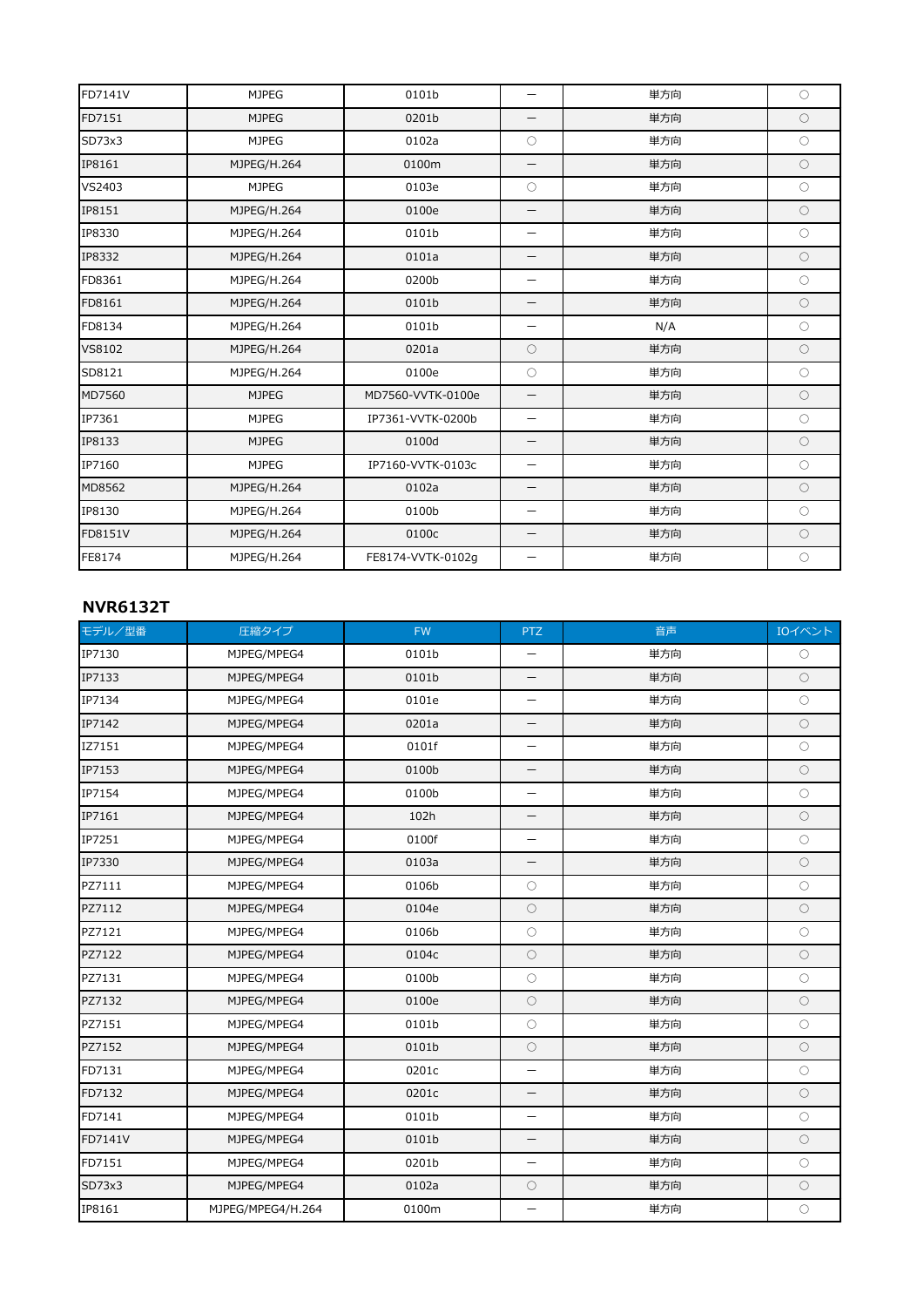| VS2403  | MJPEG/MPEG4       | 0103e             | $\circ$                  | 単方向               | $\circ$           |
|---------|-------------------|-------------------|--------------------------|-------------------|-------------------|
| IP8151  | MJPEG/MPEG4/H.264 | 0100e             | $\overline{\phantom{m}}$ | 単方向               | $\circ$           |
| IP8330  | MJPEG/MPEG4/H.264 | 0101b             | $\overline{\phantom{m}}$ | 単方向               | $\circ$           |
| IP8332  | MJPEG/MPEG4/H.264 | 0101a             | $\overline{\phantom{0}}$ | 単方向               | $\bigcirc$        |
| FD8361  | MJPEG/MPEG4/H.264 | 0200b             | $\overline{\phantom{0}}$ | 単方向               | $\bigcirc$        |
| FD8161  | MJPEG/MPEG4/H.264 | 0101b             |                          | 単方向               | $\circ$           |
| FD8134  | MJPEG/MPEG4/H.264 | 0101b             | $\overline{\phantom{0}}$ | N/A               | $\circ$           |
| VS8102  | MJPEG/MPEG4/H.264 | 0201a             | $\circ$                  | 単方向               | $\circ$           |
| SD8121  | MJPEG/MPEG4/H.264 | 0100e             | $\circ$                  | 単方向               | $\circ$           |
| MD7560  | MJPEG/MPEG4       | MD7560-VVTK-0100e | $\overline{\phantom{0}}$ | 単方向               | $\circ$           |
| IP7361  | MJPEG/MPEG4       | IP7361-VVTK-0200b | $\overline{\phantom{m}}$ | 単方向               | $\circ$           |
| IP8133  | MJPEG/MPEG4       | 0100d             |                          | 単方向               | $\circ$           |
| IP7160  | MJPEG/MPEG4       | IP7160-VVTK-0103c | $\overline{\phantom{0}}$ | 単方向               | $\circ$           |
| MD8562  | MJPEG/MPEG4/H.264 | 0102a             | $\overline{\phantom{m}}$ | 単方向               | $\circ$           |
| IP8130  | MJPEG/H.264       | 0100b             | $\overline{\phantom{m}}$ | 単方向               | $\circ$           |
| FD8151V | MJPEG/H.264       | 0100c             | $\overline{\phantom{m}}$ | 単方向               | $\circ$           |
| FE8174  | MJPEG/MPEG4/H.264 | FE8174-VVTK-0102g | $\overline{\phantom{m}}$ | 単方向               | $\circ$           |
| IP7131  | MPEG4             | 0102b             | $\overline{\phantom{m}}$ | 単方向               | $\times$          |
| IP7132  | MPEG4             | 0102a             | $\overline{\phantom{m}}$ | 単方向               | $\times$          |
| IP7135  | MPEG4             | 0301b             |                          | 単方向               | $\times$          |
| IP7137  | MPEG4             | 0401a             | $\overline{\phantom{m}}$ | 単方向               | $\times$          |
| PT7135  | MPEG4             | 0301a             | $\circ$                  | 単方向               | $\times$          |
| IB8369A | MJPEG/H.264       | 0200e             | $\overline{\phantom{m}}$ | $\qquad \qquad -$ | $\qquad \qquad -$ |
| FD8166A | MJPEG/H.264       | 0200e             | $\overline{\phantom{m}}$ | $\bigcirc$        | $\circ$           |

### NVR800シリーズ

| モデル/型番                        | 圧縮タイプ       | <b>FW</b> | <b>PTZ</b>               | 音声               | IOイベント         |
|-------------------------------|-------------|-----------|--------------------------|------------------|----------------|
| 7000 Series<br>IP7131 (Ver.1) | MJPEG/MPEG4 | 0102b     |                          | 単方向 (MPEG4 only) | $\times$       |
| IP7132 (Ver.1)                | MJPEG/MPEG4 | 0102a     | $\qquad \qquad -$        | 単方向 (MPEG4 only) | $\times$       |
| IP7135 (Ver.1)                | MJPEG/MPEG4 | 0301b     | —                        | 単方向 (MPEG4 only) | $\pmb{\times}$ |
| IP7137 (Ver.1)                | MJPEG/MPEG4 | 0401a     | —                        | 単方向 (MPEG4 only) | X              |
| PT7135 (Ver.1)                | MJPEG/MPEG4 | 0301a     |                          | 単方向 (MPEG4 only) | $\times$       |
| PT7137 (Ver.1)                | MJPEG/MPEG4 | 0400b     | $\circ$                  | 単方向 (MPEG4 only) | $\times$       |
| New 7000 Series<br>IP7130     | MJPEG/MPEG4 | 0101b     |                          | 単方向 (MPEG4 only) | ∩              |
| IP7133                        | MJPEG/MPEG4 | 0101b     | —                        | 単方向 (MPEG4 only) | $\bigcirc$     |
| P7134                         | MJPEG/MPEG4 | 0101e     |                          | 単方向 (MPEG4 only) | $\circ$        |
| IP7142                        | MJPEG/MPEG4 | 0201a     | —                        | 単方向 (MPEG4 only) | $\circ$        |
| IZ7151                        | MJPEG/MPEG4 | 0101f     | —                        | 単方向 (MPEG4 only) | $\circ$        |
| IP7153                        | MJPEG/MPEG4 | 0100b     |                          | 単方向 (MPEG4 only) | $\circ$        |
| IP7154                        | MJPEG/MPEG4 | 0100b     |                          | 単方向 (MPEG4 only) | $\bigcirc$     |
| IP7160                        | MJPEG/MPEG4 | 0102a     | —                        | 単方向 (MPEG4 only) | $\circ$        |
| IP7161                        | MJPEG/MPEG4 | 102h      | —                        | 単方向 (MPEG4 only) | $\circ$        |
| IP7251                        | MJPEG/MPEG4 | 0100f     | $\overline{\phantom{0}}$ | 単方向 (MPEG4 only) | $\circ$        |
| IP7330                        | MJPEG/MPEG4 | 0103a     |                          | 単方向 (MPEG4 only) | $\bigcirc$     |